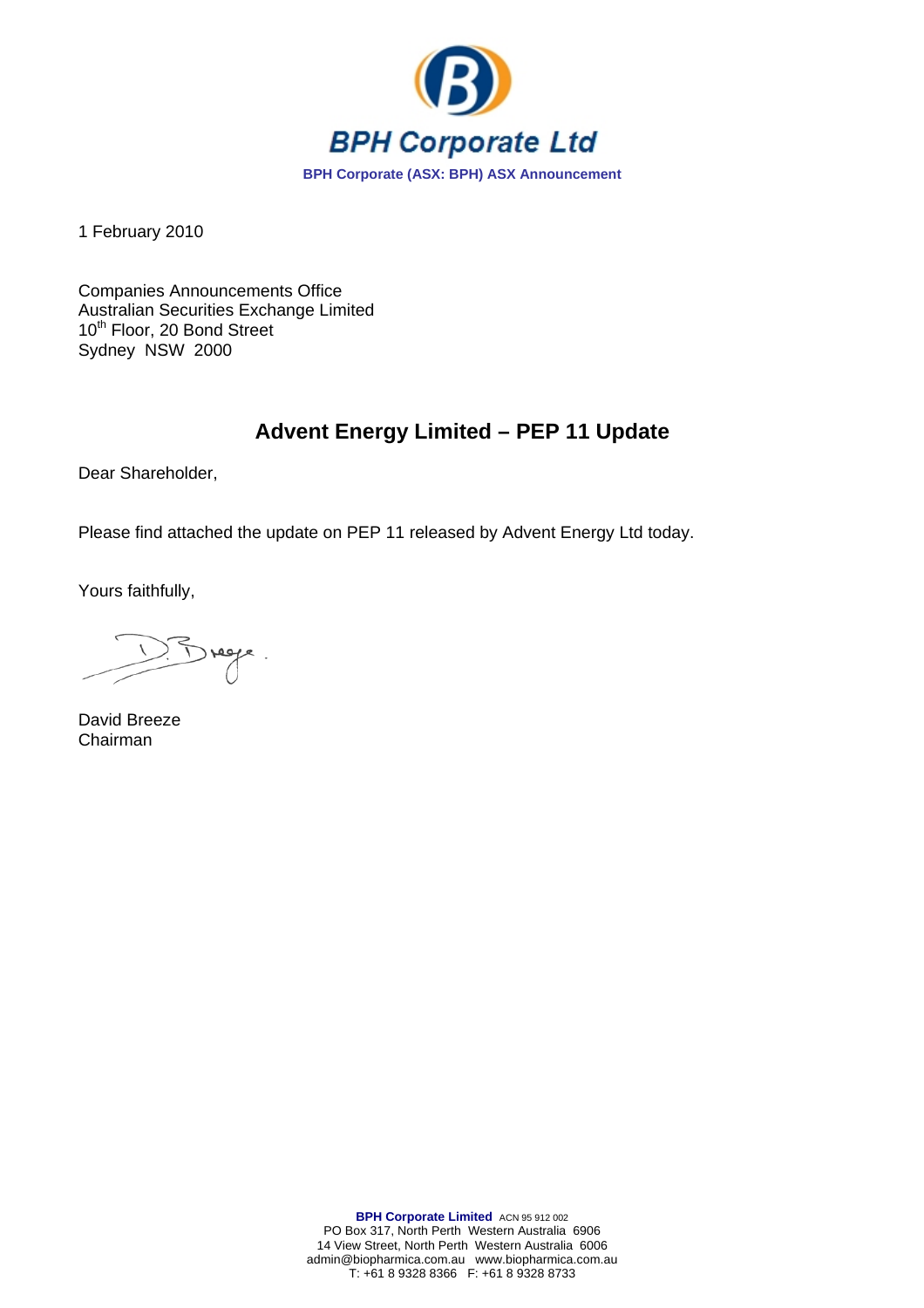

1 February 2010

Companies Announcement Office Australian Securities Exchange Limited 10th Floor, 20 Bond Street SYDNEY NSW 2000

Dear Sir,

## **ADVENT ENERGY PEP11 -UPDATE**

MEC Resources (ASX:MMR) is pleased to provide an update on current developments regarding investee company Advent Energy Ltd ("Advent") and its progress towards undertaking a drilling program at PEP11 in the offshore Sydney Basin.

## • **SEISMIC REPROCESSING**

Investee company Advent Energy Ltd ("Advent") has advised the reprocessing of 2004 2D seismic data acquired over PEP11 in the offshore Sydney Basin is nearing completion.

The seismic reprocessing is being carried out by Fugro Multi Client Services over three stages.

The first two phases of the reprocessing of seismic lines over the key structures and primary drilling area has been completed to preliminary final stage and received by Advent. The reprocessing has shown marked improvement from the original processed data with better multiple removal and improved structural imaging. Primary drilling targets have retained their prospectivity.

The third stage of reprocessing covering areas outside of the primary drilling area will be completed during the quarter.

## • **PRELIMINARY REPROCESSING RESULTS**

Evaluation of the reprocessed seismic data for Direct Hydrocarbon Indicators (DHI) has commenced with evidence of Flat Spots. The reprocessed data will also be better suited forAmplitude Versus Offset and other seismic attribute analyses. These attribute studies will be undertaken during the quarter. These potential DHI have been observed coincident with key structural targets (eg seismic lines 15 through 19) and increase the confidence in validation of the target for the first exploration well.

A further ASX announcement providing details on this development will be made once further technical validation has been completed.

## • **EXPANSION OF DRILLING TARGETS**

The reprocessing has validated existing drilling targets and further potential drilling targets have also been identified. These include a shallow water target in the region where Santos had previously identified potential trap configurations.

Santos had previously identified a potential trap configuration (lead J) in the magnetically defined saddle which is truncated and possibly fault sealed up dip by the North Uplift contact. They further indicated another lead just inshore of Seismic Line 81-12.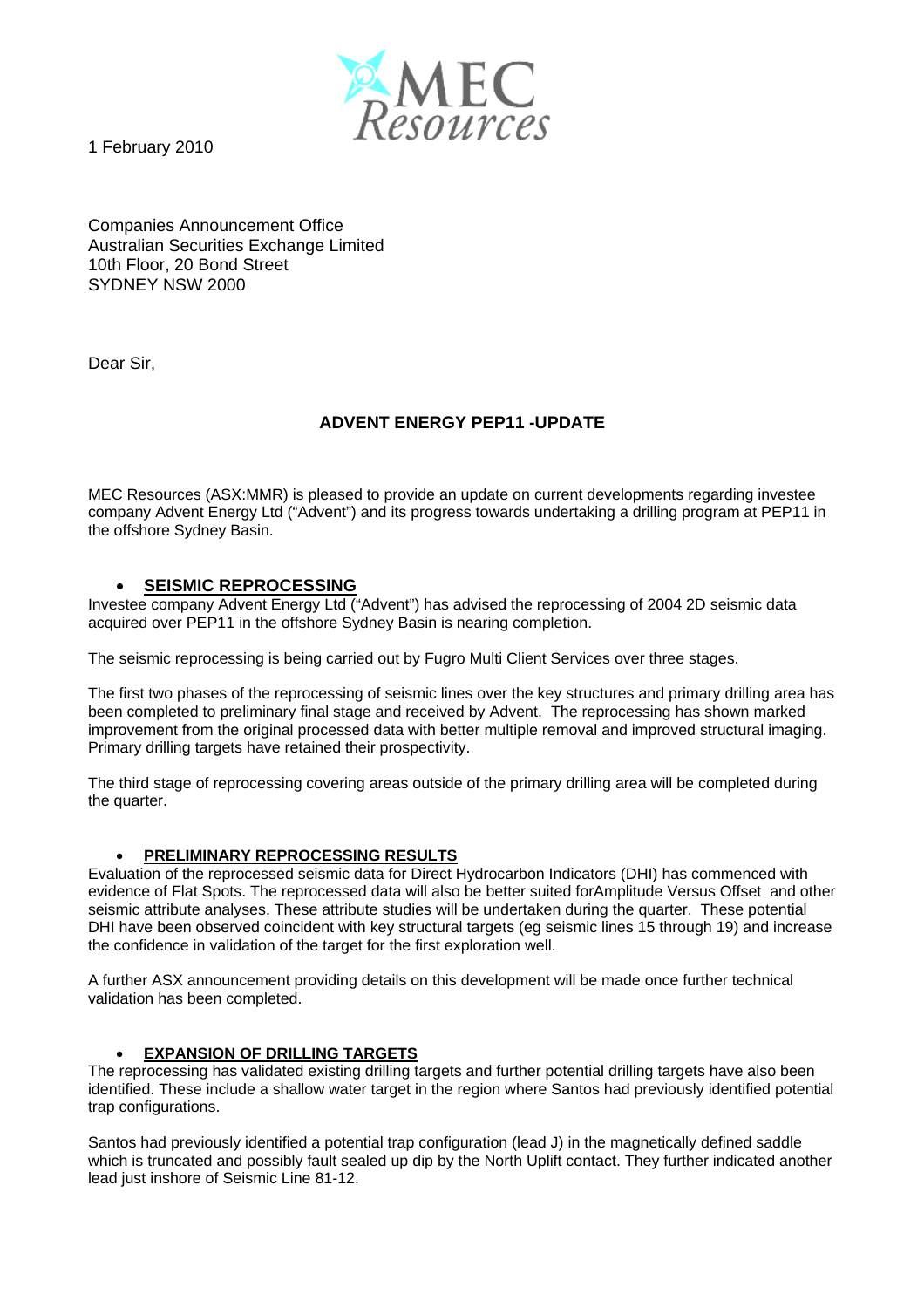A further possible target has been identified coincident with the area where a previous review of amplitude versus offset(AVO) had identified a potential key hydrocarbon indicator on 2004 Seismic line 15 (reference MMR ASX release 230309 ) A further report will be issued on this work as it is concluded .

## • **DRILLING RIG**

Drilling rig negotiations are at an advanced stage. Drilling dates will be advised to the market in due course. The current planning is estimated for mid 2010. Precise dates can only be confirmed as drilling schedules with other rig participants are confirmed.

#### • **ENVIRONMENTAL APPROVALS**

The environmental approvals process is continuing. Completion of the environmental approvals process will occur post the drill rig contract. The approvals process is rig specific. Advent environmental consultants RPS and other consultants are currently completing a further standard work program for this process.

#### • **WELL PLANNING**

Advent has previously advised that Du-El drilling have been engaged for the well planning for the PEP11 project. Du-El contract staff are currently engaging in the completion of planning, sourcing and contracting ancillary services and equipment for the well.

#### • **JOINT VENTURE**

As previously advised Advent has mandated Pareto Securities AS of Norway to act as the lead advisor in sourcing Advent's capital needs. The Pareto Group is an independent investment bank based in Oslo, Norway, with international offices in Singapore and New York. Pareto is well placed to complete Advent's financing requirements and is a highly ranked financier for the Global Energy Sector. Over the last three years, Pareto has raised more than USD 25 billion for their clients. Joint Venture negotiations will be conducted through Pareto's international network. Plans for the process were matured during meetings with Pareto staff in Perth in January. This process is due to commence when the drilling contract has been concluded and during the period in which approval processes are being completed.

#### • **FUNDING**

.

Advent has previously announced through MEC that it has received notification from BPH Corporate (BPH) of its initiation of the investment agreement as per ASX announcement dated 11 September 2009.

Under this exclusive investment option agreement, BPH can acquire between 9.7% and 19.4% of Advent's share capital on the same basis as the Talbot Group Holdings agreement at 50c per share ( ref prior MMR ASX releases 060110 and 111108)

#### • **SITE SURVEY**

Approvals have been received to conduct the site survey .The planning for this is at an advanced stage with the preferred tenderer advised .The precise site selection is being refined through the current seismic reprocessing process.

> **MEC Resources Ltd** ACN 113 900 020 PO Box 317, North Perth, WA 6906 14 View Street, North Perth 6006, Western Australia T: +61 8 9328 8477 F: +61 8 9328 8733 info@mecresources.com.au www.mecresources.com.au